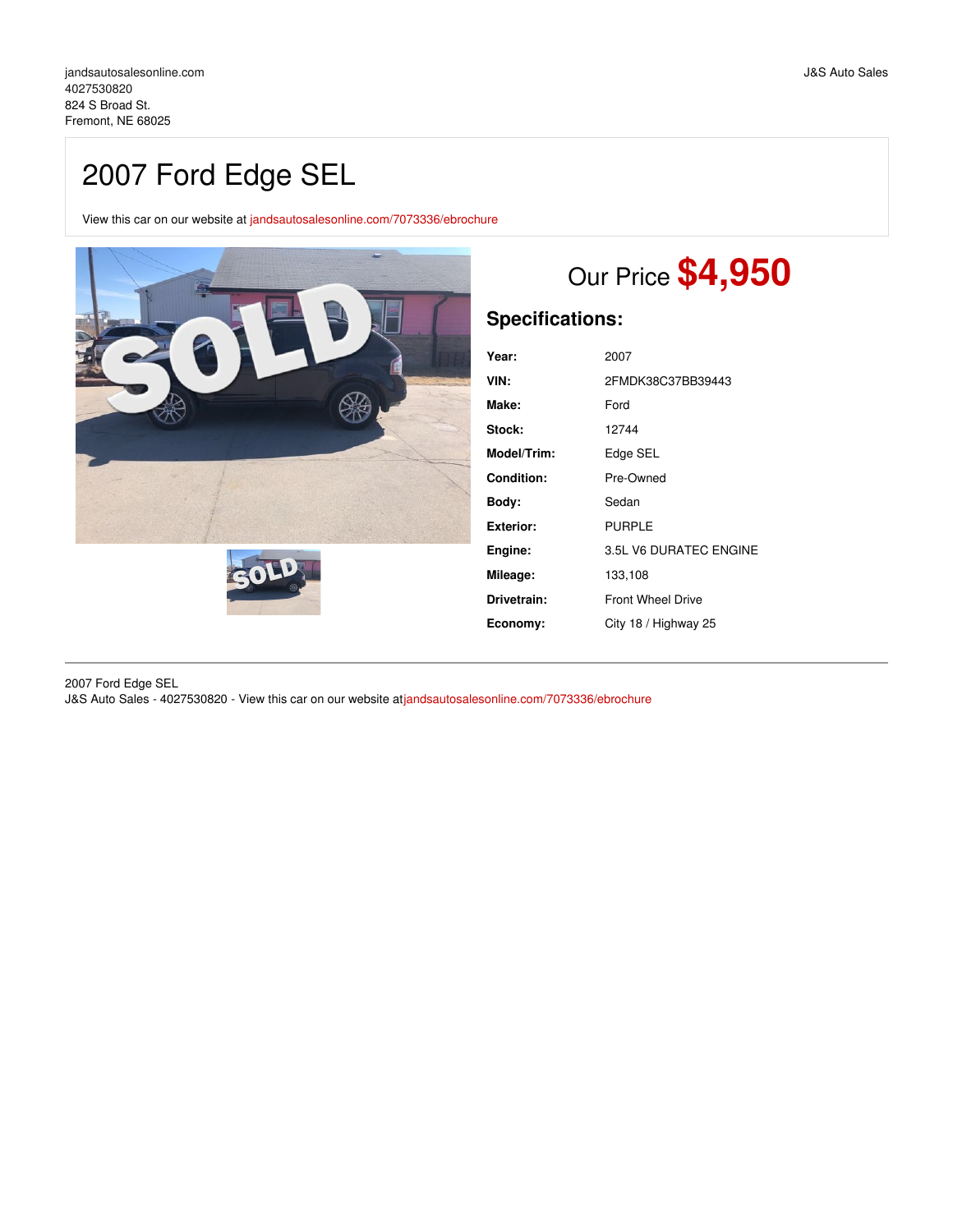

#### 2007 Ford Edge SEL

J&S Auto Sales - 4027530820 - View this car on our website at[jandsautosalesonline.com/7073336/ebrochure](https://jandsautosalesonline.com/vehicle/7073336/2007-ford-edge-sel-fremont-ne-68025/7073336/ebrochure)

### **Installed Options**

#### **Interior**

- Front upgraded cloth reclining bucket seats-inc: 6-way pwr driver seat, adjustable driver lumbar support
- Second row cloth 60/40 bench seat-inc: fold-down armrest w/(2) cupholders
- Front console-inc: deep storage bin, auxiliary pwr outlet, (2) cupholders
- Center console w/chrome bezel- Front & rear floormats
- Leather-wrapped steering wheel w/speed controls- Manual tilt/telescopic steering column
- Tire pressure monitoring system- Message center w/compass
- Pwr windows w/driver one-touch down- Pwr locks w/autolock- Remote keyless entry
- SecuriLock encrypted passive anti-theft system (EPATS)- Accessory delay
- Air conditioning- 2nd row HVAC vents- Rear window heated back light defroster
- Premium 6-disc in-dash CD changer-inc: AM/FM stereo, MP3 playback, steering wheel audio controls, (4) speakers
- Audio/MP3 input jack- Unique aluminum instrument panel finish
- Non-locking damped glove box- (6) cup/bottle holders- 12v auxiliary pwr outlet in front IP
- Chrome door handles- Auto-dimming rearview mirror
- Overhead console w/sunglass holder- (2) coat hooks
- Dual sunvisors w/illuminated mirrors- (2) B-pillar grab handles
- Dome lamps for 1st & 2nd row- Illuminated entry- Unique chrome interior treatments
- Leather shifter cover- Front seat back map pockets- 2nd row auxiliary pwr point
- Cargo area light & pwr point

#### **Exterior**

- Body-color rear spoiler- Black rocker moldings- 3-bar chrome grille
- Quad beam halogen head lamps- Auto headlamps w/wiper activation
- Fog lamps w/chrome bezel- Body-color manual-folding pwr mirrors
- Solar tinted front door window glass & privacy-tinted glass aft of B-pillar
- Intermittent speed-sensitive front windshield wipers- Dual speed rear wiper
- Body-color door handles- Illuminated door-entry keypad